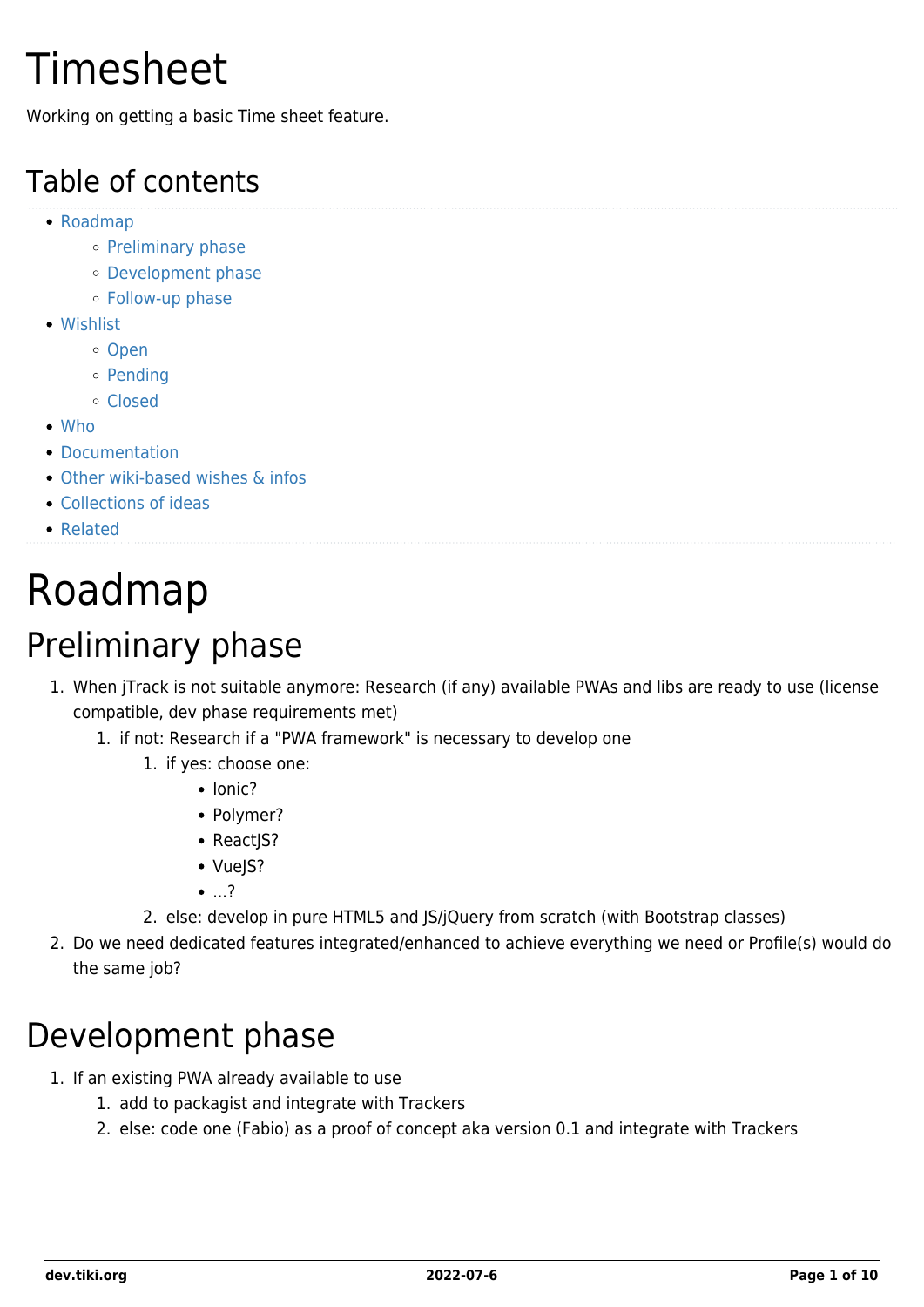#### Requirements

The solution must consist of two main parts:

- 1. a Time Tracking app (to measure the time spent on projects)
- 2. Time Sheet (Time Tracker) to store the measured data

Whether a new solution is needed or not, here are the requirements:

- Time Tracking
	- Simple, nice, easy to use interface (see Toggl for inspiration)
		- Task name
		- **Project name** 
			- Client name
		- Start/Stop button (keep focus only on one task at a time)
		- **Continue button on previously tracked items**
		- All fields editable (details in pop-up? x-editable lib could be used?)
	- Must work in any modern browser and desktop (OS independent native app or at least browser extension needed or just browser window?)
	- o Must work on iOS and Android (native apps needed or just web app in native browser?)
	- Must warn user if screen is idle for specified amount of time (keep running/discard since the idle time)
		- Browsers can display desktop notifications nowadays (see [http://stackoverflow.com/questions/2271156/chrome-desktop-notification-example\)](http://stackoverflow.com/questions/2271156/chrome-desktop-notification-example)
		- Push notifications possible too?
		- E-mail notifications?
	- Sync with Tracker store data to display the TimeSheet summary/reports
- Time Sheet (a tracker only solution or needs a dedicated feature?)

#### Integration

In phase one, develop a PoC PWA Timer (Time Tracker).

Phase two, work with the tracked data and re-use in Reports, Invoices, Payments and related features...

#### Packagist

...

#### Development

Fabio is going to develop the PWA with luci's supervision.

...

#### Profiles?

If integration can be made using Tiki Profiles and existing features - code the profile(s) in YAML on profiles.tiki.org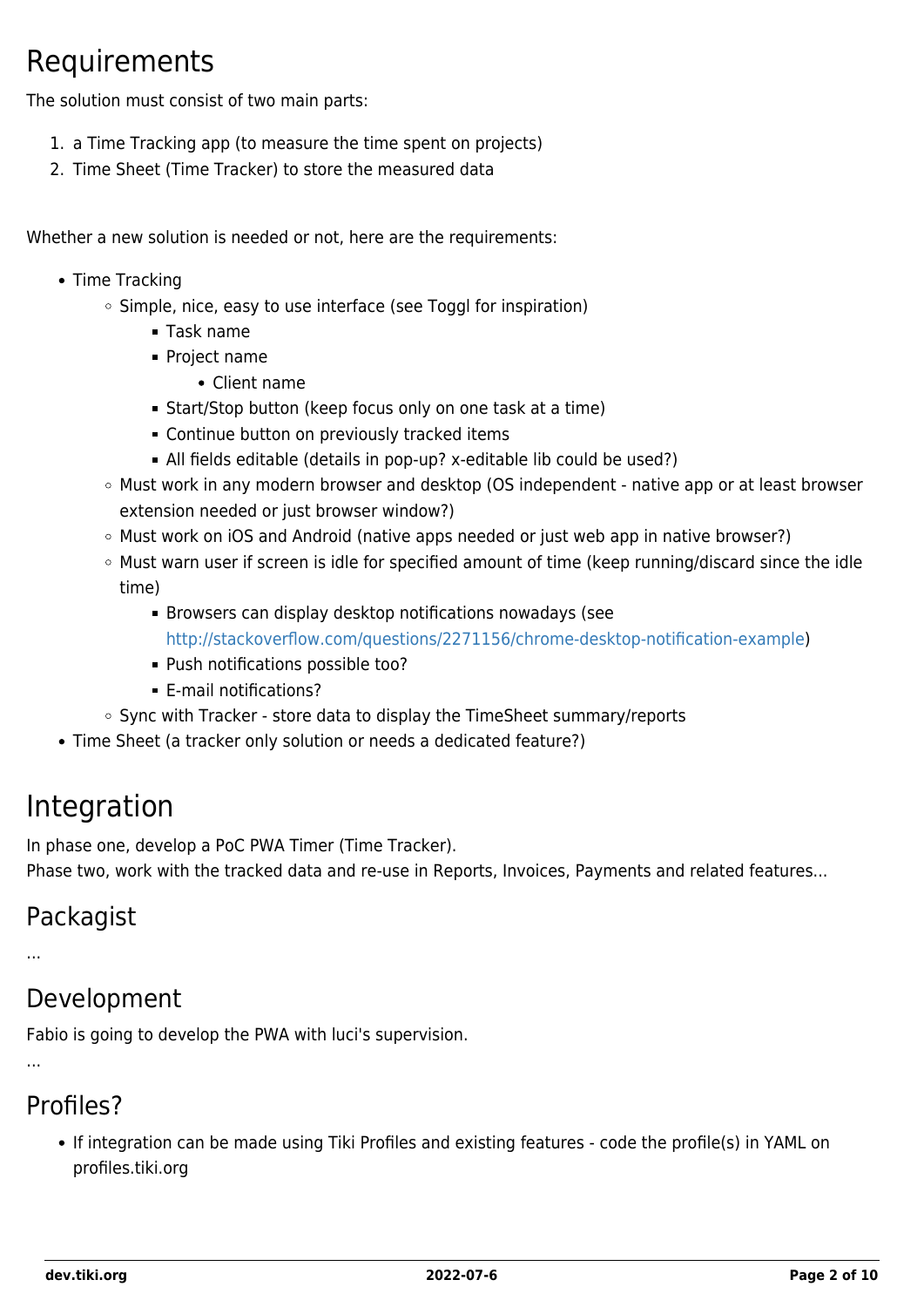### Follow-up phase

- Announce on dev list, article and social channels
- Public beta testing
- Write docs

#### **The information below might be out-dated but is kept for review:**

jTrack was added to [Tiki9](https://dev.tiki.org/Tiki9) (yay!), now let's progressively make it better and integrate with the rest of Tiki (task tracking, invoices, etc.)

Use cases

- a company which hires freelancers on projects (and some of that time needs to be re-invoiced to the end customer)
- manage time sheet for 15-person not-for-profit association.

## Wishlist

#### Open

|           | <b>Rating</b>                                                                                     | <b>Subject</b>                                                                                                                                                               | <b>Submitted by</b>    | <b>Importance</b> | <b>Easy</b><br>to<br>solve? |    | <b>Priority Category</b>                     | <b>Volunteered</b><br>to solve | <b>Created</b> | <b>LastModif</b> | <b>Comments</b>                         |
|-----------|---------------------------------------------------------------------------------------------------|------------------------------------------------------------------------------------------------------------------------------------------------------------------------------|------------------------|-------------------|-----------------------------|----|----------------------------------------------|--------------------------------|----------------|------------------|-----------------------------------------|
|           | ***<br>1★★<br>***<br>计女女<br>***<br>计女女<br>***<br><b>1**</b><br>***<br>计女女<br>$(0)$ $\odot$        | Timesheet<br><b>CSS</b><br>should<br>load<br>before<br>other style<br>sheets so<br>its body<br>properties<br>can be<br>overridden                                            | Gary<br>Cunningham-Lee | $\overline{7}$    | $7^{\circ}$                 | 49 | • Usability                                  |                                | 2016-04-14     | 2016-04-14       | $\overline{4}$<br>chibaguy-13<br>Mar 17 |
| $\bullet$ | ***<br><b>1**</b><br>***<br>计女女<br>***<br>计女女<br>***<br><b>1**</b><br>***<br>计女女<br>$(1)$ $\odot$ | Commit<br>Timesheet<br>data to<br>the linked<br><b>Tracker</b><br>doesn't<br>transfer<br>expected<br>duration<br>values,<br>just the<br>text and<br>values<br>from<br>timers | Xavier de Pedro        | 6                 | 6                           | 36 | • Feature<br>request<br>• Support<br>request |                                | 2014-10-21     | 2014-10-21       | $\mathbf 0$                             |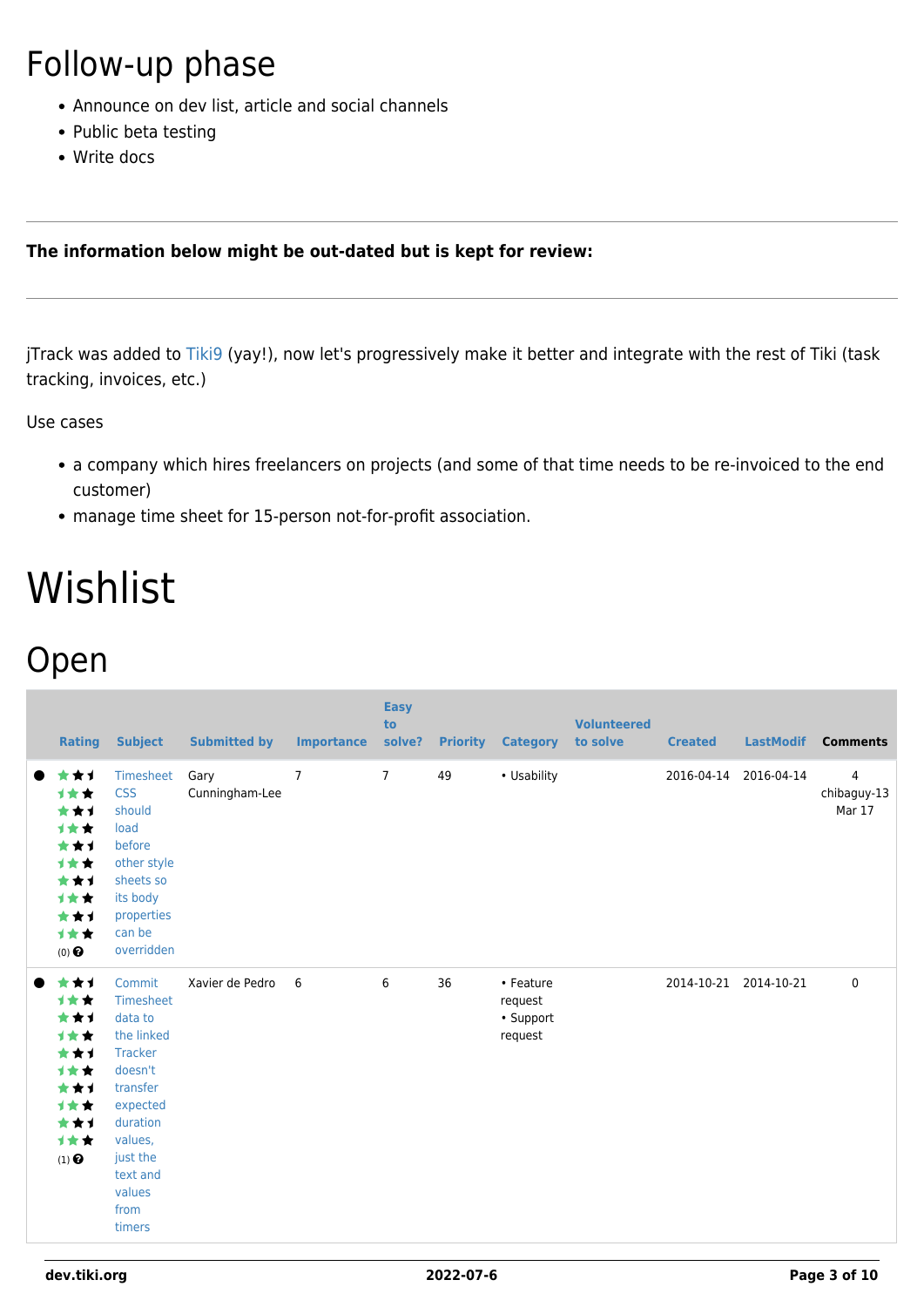### Pending

|                   |                  |                                              | <b>Easy</b> |  |                    |  |                                   |
|-------------------|------------------|----------------------------------------------|-------------|--|--------------------|--|-----------------------------------|
|                   | <b>Submitted</b> |                                              | tο          |  | <b>Volunteered</b> |  |                                   |
| Rating Subject by |                  | Importance solve? Priority Category to solve |             |  |                    |  | <b>Created LastModif Comments</b> |

# Closed

#### $[+]$ Who

- Regis Barondeau
- Marc Laporte
- Kimberly Fink
- Michael Pilling
- Xavi (his boss at work is highly interested in finding some time tracking solution for this work team, out of Tiki if Tiki doesn't provide it)
- Robert Plummer
- luci

## Documentation

Documentation of the current implementation for [Tiki9](https://dev.tiki.org/Tiki9) is here, as a work in progress:

<https://doc.tiki.org/Timesheet>

# Other wiki-based wishes & infos

#### **Options**

- 1. extend [trackers](https://dev.tiki.org/Trackers), like [http://profiles.tiki.org/Time\\_Sheet](http://profiles.tiki.org/Time_Sheet)
- 2. use [Spreadsheet](https://dev.tiki.org/Spreadsheet)? (for calculation, etc)
- 3. new standalone features?
- 4. A combination? (add time in trackers, make calculations in spreadsheet, and then, send to [Payment.](https://dev.tiki.org/Payment)

#### Feature requests

- How to send invoiced time to [Payment?](https://dev.tiki.org/Payment)
- Have a way to have a running total (so hours are added as they are done, but a negative entry is done when an invoice is prepared)
	- For freelancers: thus, the customer knows at any time how many hours are done (and will later be billed)
	- For staff: staff typically get a fixed paycheck for a fixed number of hours. However, the actual number of hours worked will fluctuate. So each paycheck would influence the number of hours in the bank. Vacation, holiday, sick, personal days, etc will also influence. So both employee and organization know how many hours are in bank or owed. This needs to be flexible because rules can change over time and are different from organization to organization.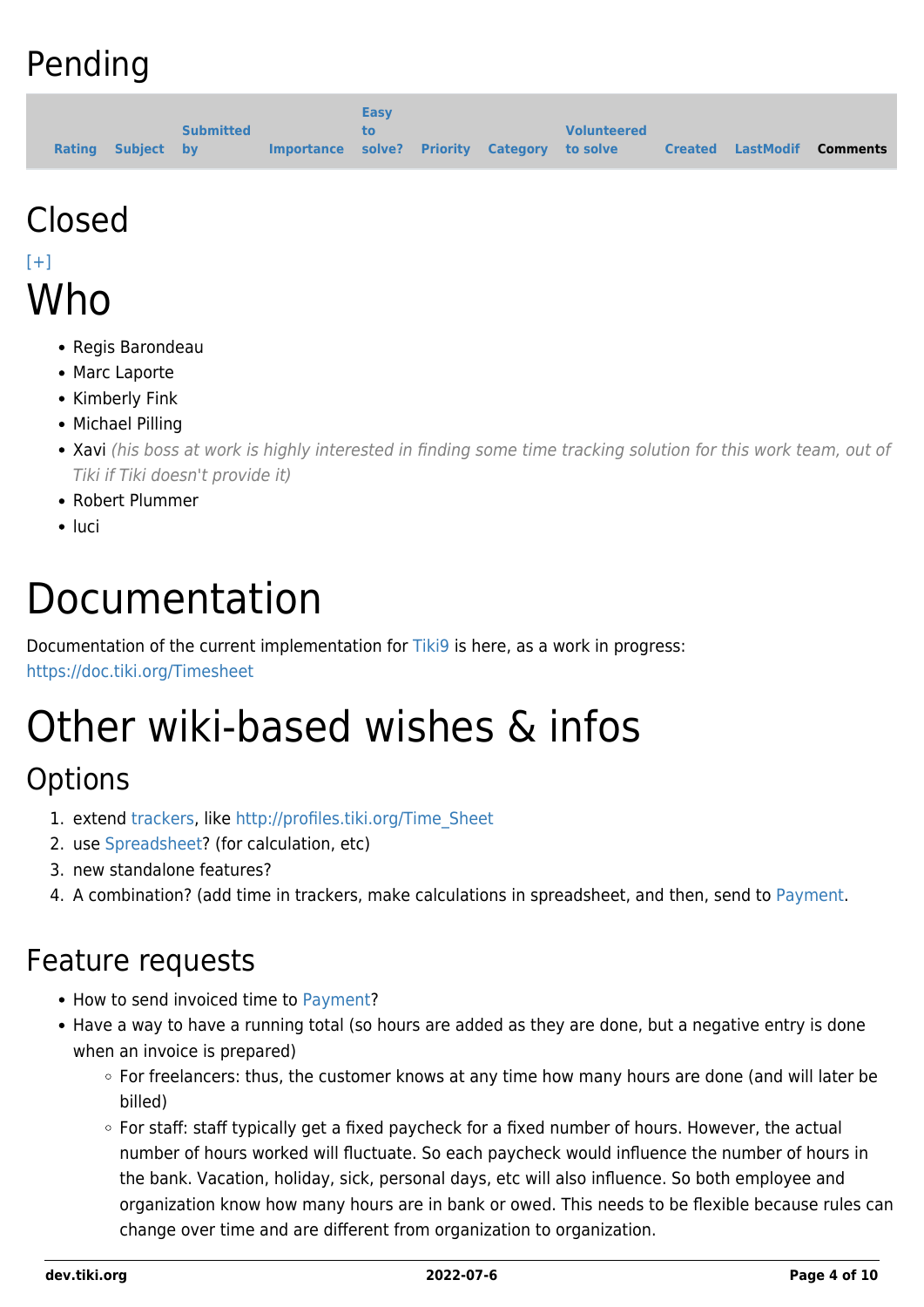- Ability to import data from csv, since in some cases, the person logs its time in local on a spreadsheet, and then, data sets can be added (imported) into the time sheet at once.
- Somehow, alow to relate records in the time sheet to projects (from a db of projets stored in a tracker?)

#### Mike's thoughts

(based on observations from person and my software consulting on time tracking)

- calendar based time tracking (like google calendar) is very popular and the closest thing to the classic "daytimer" so calendar based (calendar tracker integration?) would be a big wish for this.
- timecards need pending and approved or finalized status. Items are not billable / payable until they have been approved.
- adding a charge from a defined list of products/services to a timeblock would be great.
- timeblocks could be associated with projects and or clients (like tags or categories)
- ical integration for outlook / goocal would be awesome.
- one set of tags/ categories should apply to "status" a simple workflow of "pending/tentative, active (to be done), done, closed, canceled. Trackers use of pending active closed may be too hardwired or can we expand the number of statuses?

#### Robert Plummer's thoughts

I just integrated a working example of "Time Sheet" using jTrack, which is a plugin that is designed to track time locally in your browsers cache. I've used TrackerQueryLib to pull tracker data from the [Time Sheet Profile,](http://profiles.tiki.org/Time_Sheet) my next step will be to create a plugin that can be used in a page, and then to extend to be used within [Invoice](https://dev.tiki.org/Invoice) as a means of creating line items.

#### cdrwhite: Analysis/Requirements for timesheets

This has been translated from our german intranet page

#### Existing solutions

This is an incomplete list of current time sheet packages with web interface and or API. Kimai and mite look convincing, and JTrack looks good eanough for basic use cases, combined with trackers (like in profile Time\_sheet).

| <b>Name</b>  | <b>Description</b>                    | Language   | webbased?    | License?   | <b>Commercial?</b> | <b>Extensible?</b> | Fits my needs?                                                                                 | <b>Convincing?</b> |
|--------------|---------------------------------------|------------|--------------|------------|--------------------|--------------------|------------------------------------------------------------------------------------------------|--------------------|
| Kimai        | record work<br>time                   | <b>PHP</b> | Yes (no API) | <b>GPL</b> | No                 | Yes                | 90% (no API)                                                                                   |                    |
| <b>Track</b> | Jquery Plugin<br>for Time<br>Tracking | js (jq)    | yes          | MIT        | no                 | ? (I quess so)     | yes if linked to a Tiki 1<br>tracker such as the<br>one at the<br>Time Sheet profile<br>(xavi) |                    |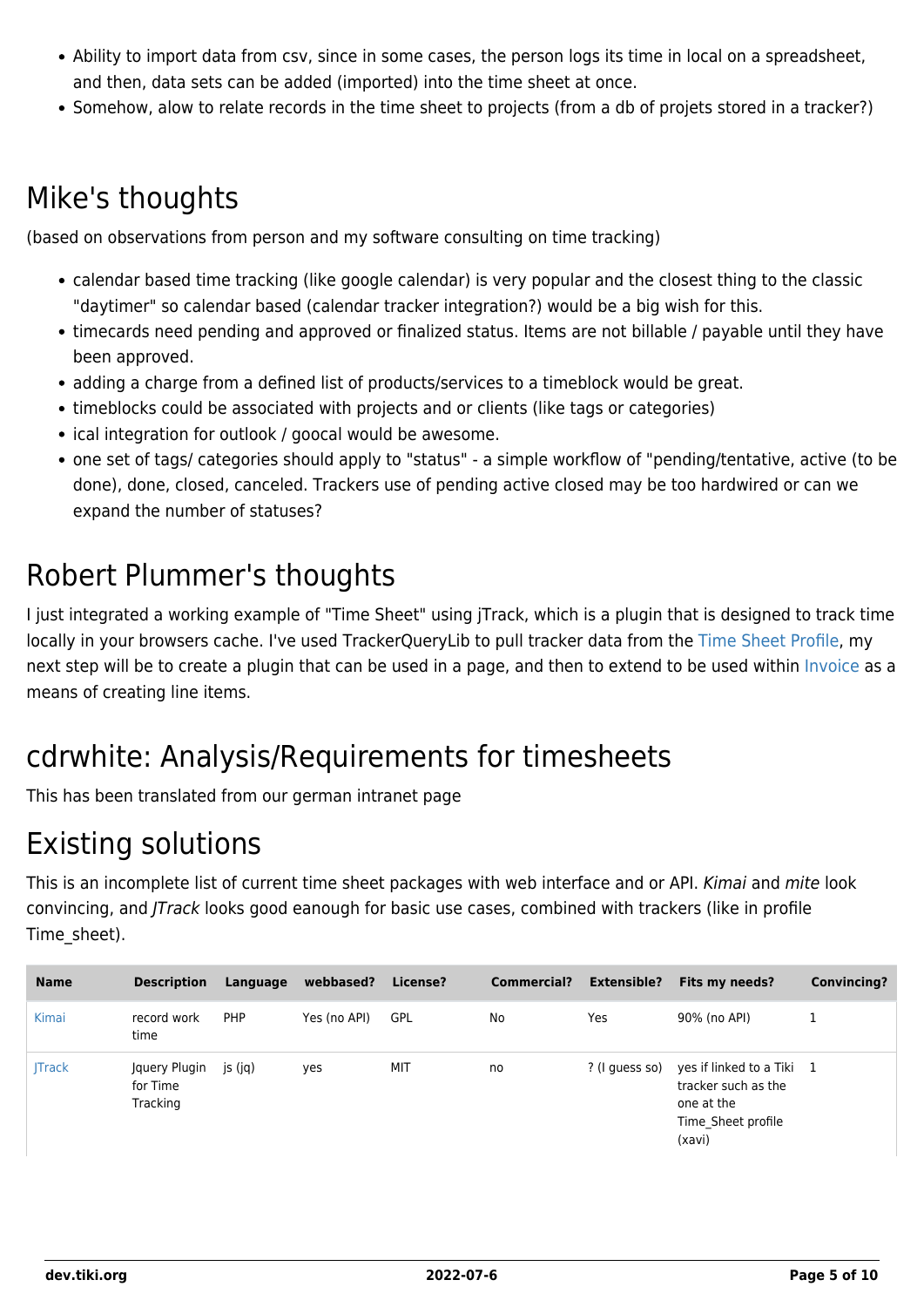| <b>Name</b>                                               | <b>Description</b>                                                                                                     | Language           | webbased?                                  | License?                                 | <b>Commercial?</b> | <b>Extensible?</b> | Fits my needs?                                | <b>Convincing?</b> |
|-----------------------------------------------------------|------------------------------------------------------------------------------------------------------------------------|--------------------|--------------------------------------------|------------------------------------------|--------------------|--------------------|-----------------------------------------------|--------------------|
| Time4U                                                    | platform<br>independent,<br>desktop- and<br>web, Central<br>data storage,<br>desktop<br>client offline,<br>Open Source | $Java +$<br>Tomcat | Yes + API                                  | <b>MIT License</b>                       | No                 | Yes                | 97%<br>(Installation/Hosting)                 | $\overline{2}$     |
| ClockingIT                                                | Time sheet,<br>project<br>management<br>and task<br>management                                                         | Ruby on<br>Rails   | Yes (no API)                               | MIT/X11-Lizenz No                        |                    | Yes                | 90% (API can be<br>added)                     | 2                  |
| Time-O-Meter                                              | web based,<br>project<br>oriented with<br>minimal<br>effort                                                            | PHP                | Yes (no API)                               | GPL <sub>3</sub>                         | No                 | Yes                | 85% (No API)                                  | $\overline{2}$     |
| openTimetool                                              | openTimetool<br>is a web<br>based time<br>recording for<br>projects                                                    | PHP                | Yes (API<br>unknown;<br>don't think<br>so) | <b>GPL</b>                               | No                 | Yes                | 80% (No<br>API/customer<br>access?)           | 3                  |
| mite                                                      | timesheet<br>with<br>functionality,<br>flexibility &<br>elegance                                                       | $\blacksquare$     | Yes + API                                  | Commercial<br>(p.P. 5,00 €<br>per month) | Yes                | $No*$              | 99% (time sheet,<br>API, customer<br>access.) | $\mathbf{1}$       |
| <b>Harvest</b>                                            | <b>Business</b><br>time tracking<br>& invoicing                                                                        |                    | $Yes + API$                                | Commercial<br>(12-90\$ per<br>month)     | Yes                | $No*$              | 99% (API, customer<br>access)                 | $\overline{2}$     |
| LogMyTime                                                 | time sheet<br>for self<br>employed<br>people, small<br>business                                                        | $\sim$             | $Yes + API$                                | Commercial<br>(p.P. 6,95 €<br>per month) | Yes                | $No*$              | 75% (No customer<br>access)                   | 2                  |
| Timesheet.php                                             |                                                                                                                        |                    |                                            |                                          |                    |                    |                                               | 99                 |
| <b>Timesheet NG</b>                                       |                                                                                                                        |                    |                                            |                                          |                    |                    |                                               | 99                 |
| <b>Anuko Time</b><br>Tracker                              |                                                                                                                        |                    |                                            |                                          |                    |                    |                                               |                    |
| Timetrex                                                  |                                                                                                                        |                    |                                            |                                          |                    |                    |                                               |                    |
| Open apps like<br>OrangeHRM<br>have time<br>sheet modules |                                                                                                                        |                    |                                            |                                          |                    |                    |                                               |                    |

#### **Remarks:**

Convincing?: 1=yes .. 3=has potential … 5=no, 99=unknown

No\*: A php script on a local server (in tiki) could interface via API with the commercial provider.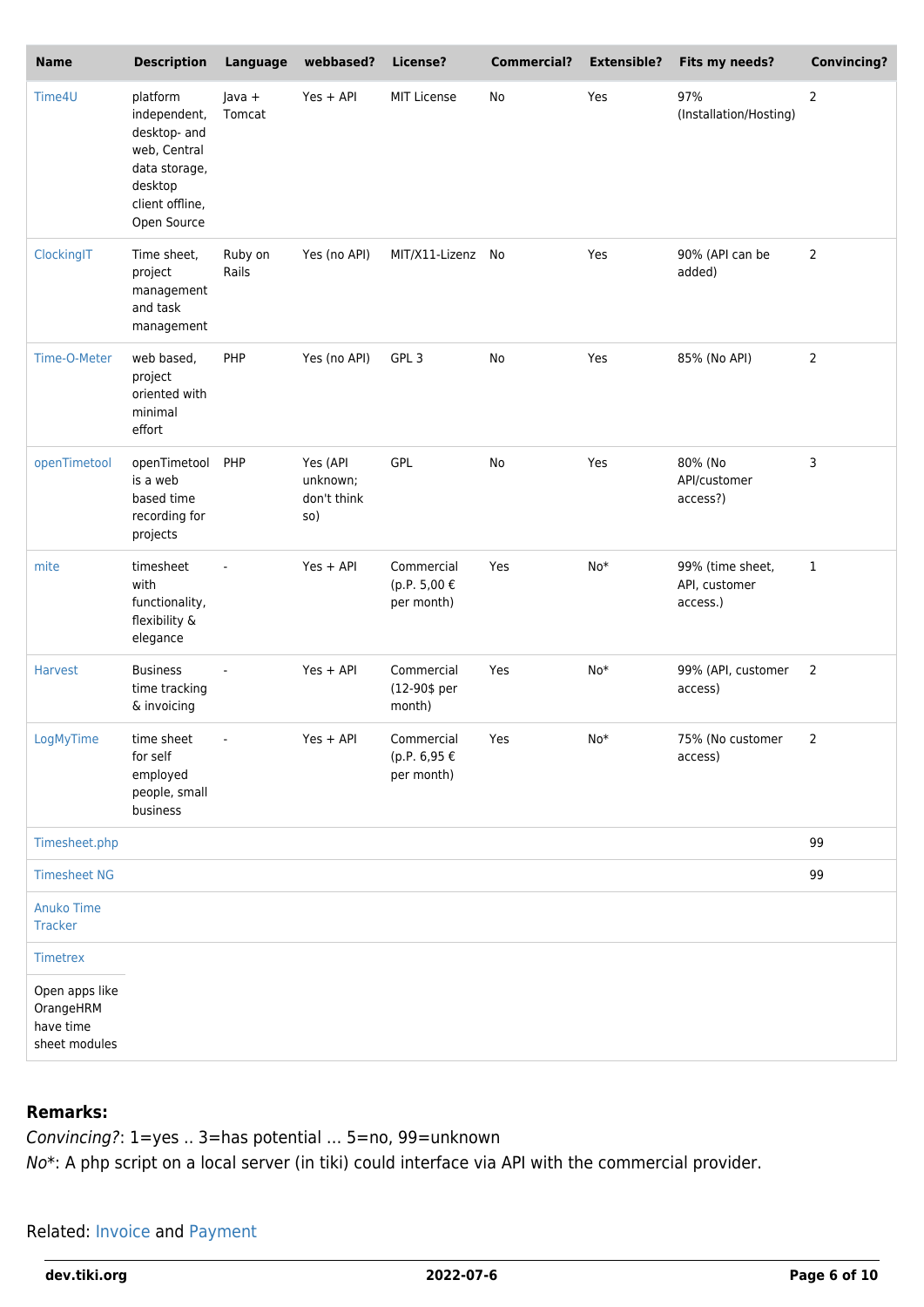# Collections of ideas

### My Requirements (cdr white)

- a database server (MySQL/PostgreSQL/PHP accessible) as backend
- objectoriented PHP-library provides the core functionality
- the library can be accessed via REST-Api and a web interface
- possible clients/interfaces:
	- API for external applications
	- Web-Interface
	- IPhone-App
	- Firefox-Plugin
	- Phone-API
	- Hardware terminals with chipcard
- Each project should have several customers, who will receive invoices
- Each customer can have n users (employees/contractors/freelancers) and projects, A customer is automagically the first employee for himself and has a global project
- Each customer can add employees to projects and define internal and external "prices" for the recorded times
- Each project can have different categories, e.g. "Development", "Meeting", "Documentation"
- Each customer can have multiple clients and give them read access to projects (external times/prices), a client will be another customer of the service
- Times must be recorded via one click (log in/out) and by entering start and end times

### **Security**

The data being processed is relvant for the german BDSG, as these informations are personal informations. Therefore the need for security is high/very high, it must be assured that data manipulation/read will be done by by the right people.

Web based communication will be encrypted via https, maybe even with client certificates.

#### **Distributed**

- In a project, there could be a freelancers, a web agency and a client. The timesheet information should be available to all three.
- Should be easy to have a running total of time per project
	- Total done (by team member)
	- Estimated done so far (but not received time sheet or invoice)
	- Total done + estimated done
	- Estimated for the rest of the project (by team member)
	- Total estimated
- From the time sheet, should be easy to make an invoice, and from that invoice, a [Payment.](https://dev.tiki.org/Payment)

So we need [Distributed data](https://dev.tiki.org/Distributed-data)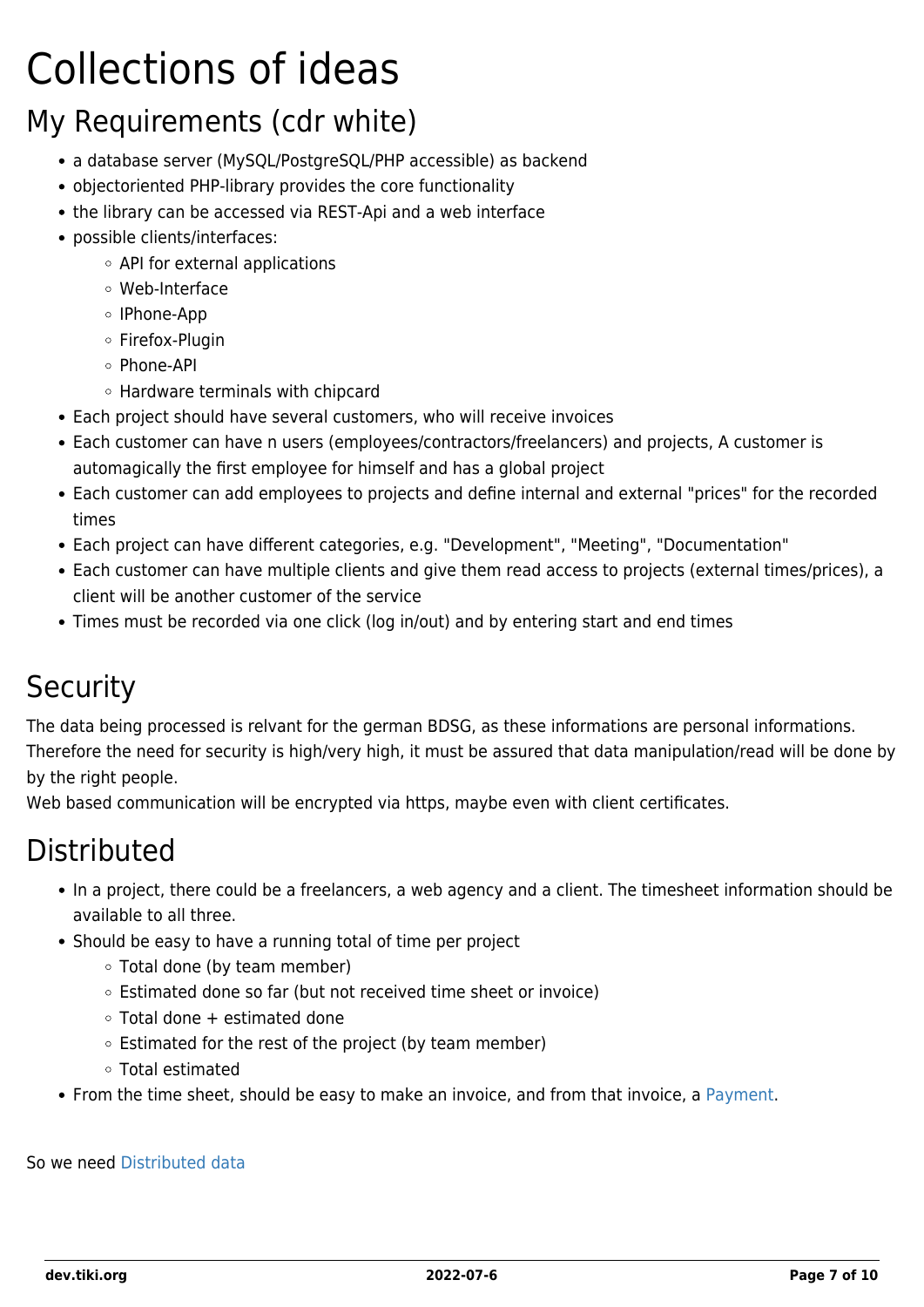#### Valerie's comments

I've been thinking about this in terms of the smartphone as the most likely input device for time tracking issues, that ultimately need to seamlessly be captured into accounting and tax preparation solutions.

Some people will simply use a calendar and most likely something like Outlook or Google rather than Tiki.

Others will prefer to use a stop watch on their phone that is captured as a time sheet. The truly technical junkies will want to use the GPS to track their mileage.

The problem with time tracking for the individual today is that inevitably different groups relevant to the professional and personal realms settle on different solutions. It is difficult to manage this through a single interface with the result that things that could be simple to handle once in real time, end up getting backlogged.

Therefore, flexibility to let users choose their own solutions for key components (calendars, task lists, time and mileage trackers). So while Tiki in many respects DOES project management, the individual participants in the collaboration should ideally be able to use their choice of PIM-type tools. Support for standards and integration are critical to achieving this goal.

My investigations into this issue have led me to conclude that Toggl is worth looking into. It has a very nice simple interface, an API, and attractive pricing, including an exceptionally generous entry level free option (5 users/unlimited projects).

At this point I am not sure that it is worth integrating Toggle with Tiki (it depends on how much the reporting could be handled by other Tiki features and how valuable integration with Basecamp would be ... I am assuming that iCal and RSS integration isn't so valuable).

#### PluginTimeSheet idea

Perhaps a spreadsheet or a tracker but what about a wiki plugin?

Benefits:

- Less overhead that firing up a tracker
- Still makes total
- Easy to copy/paste to another site
- Can be used in any Tiki project, and people watching the page can receive email notifications
- Eventually could be used [Offline](https://dev.tiki.org/Offline)

Features to be coded

- "Time Worked" would make a total
- "Time Worked" could be used as a variable in a page to add up values

**PluginTimesheet**

```
{TIMESHEET(user=Sam, category=can come from tracker data, categories, etc.)}
Date and time start | Date and time end | Time worked | Description | Category
{TIMESHEET}
```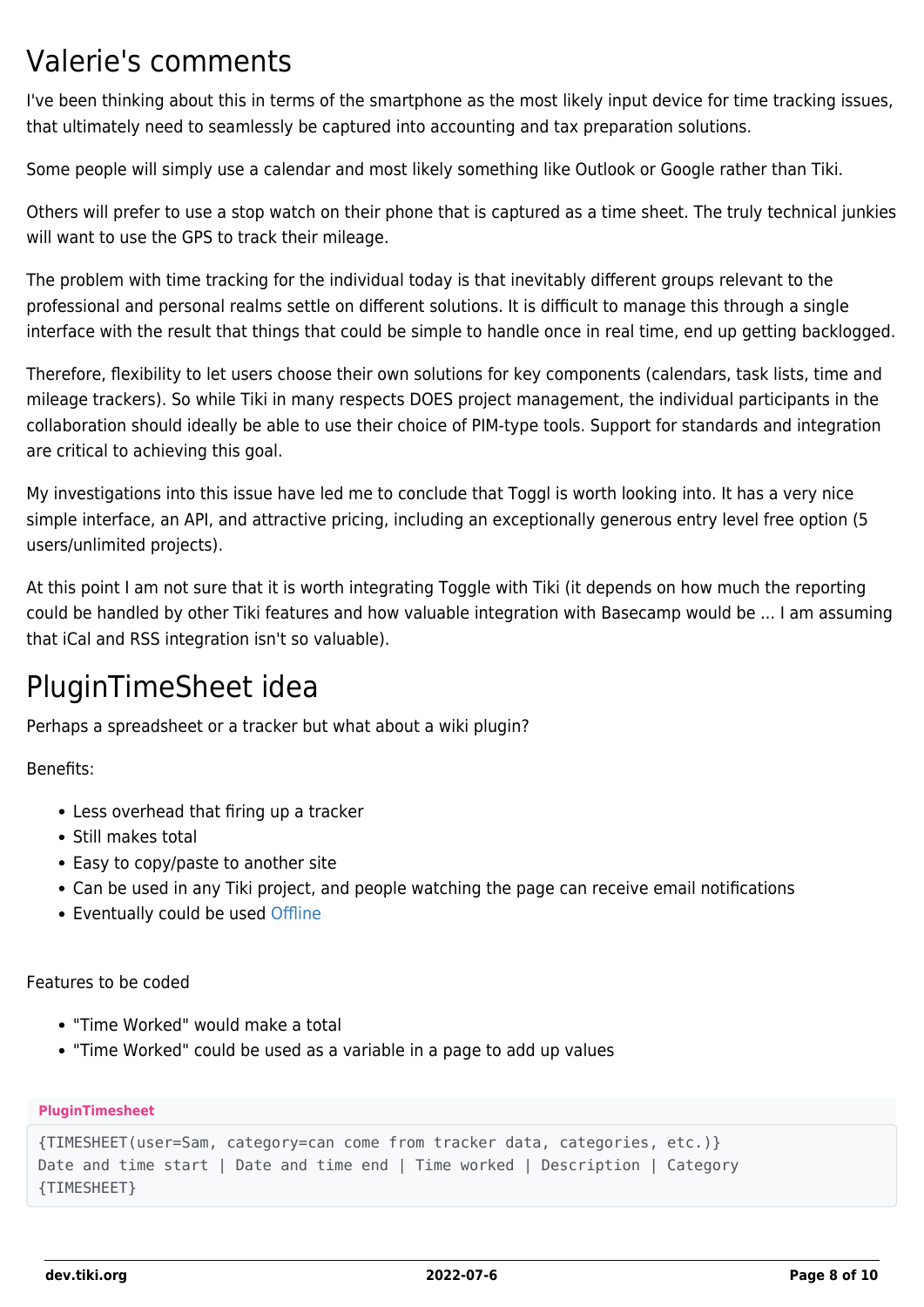#### TikiFest 2013 Report

- 1. Timesheet
- 2. Expenses reports
- 3. Tasks

#### Employee or contractors

- Keep track
- Time
- What was invoiced today
- Their client
- Date { time entries }
- # Hours **(\*1)**
- Client
- Project/Dept.
- Task/Description
- Non billed hours
- Start & stop time **(\*1)**
- Hourly rate?
- Expense report?
- **->** invoice numbers it relates to **->** contractor **->** agency
- **->** invoice numbers it relates to **->** agency **->** to customer

#### Customer

- Dashboard/Report
- $\bullet$  # Unbilled hours & detail of timesheet
- $\bullet$  # Billed hours
- Printable
- Watch or weekly report

#### Agency

- Report per project with aggregate of all contractors
- Bank of hours vs. invoice

### Related

- <https://www.openhub.net/tags?names=timesheet>
- [In / out board](https://dev.tiki.org/wish1613)
- [Stopwatch for the Timesheet](https://dev.tiki.org/wish1604)